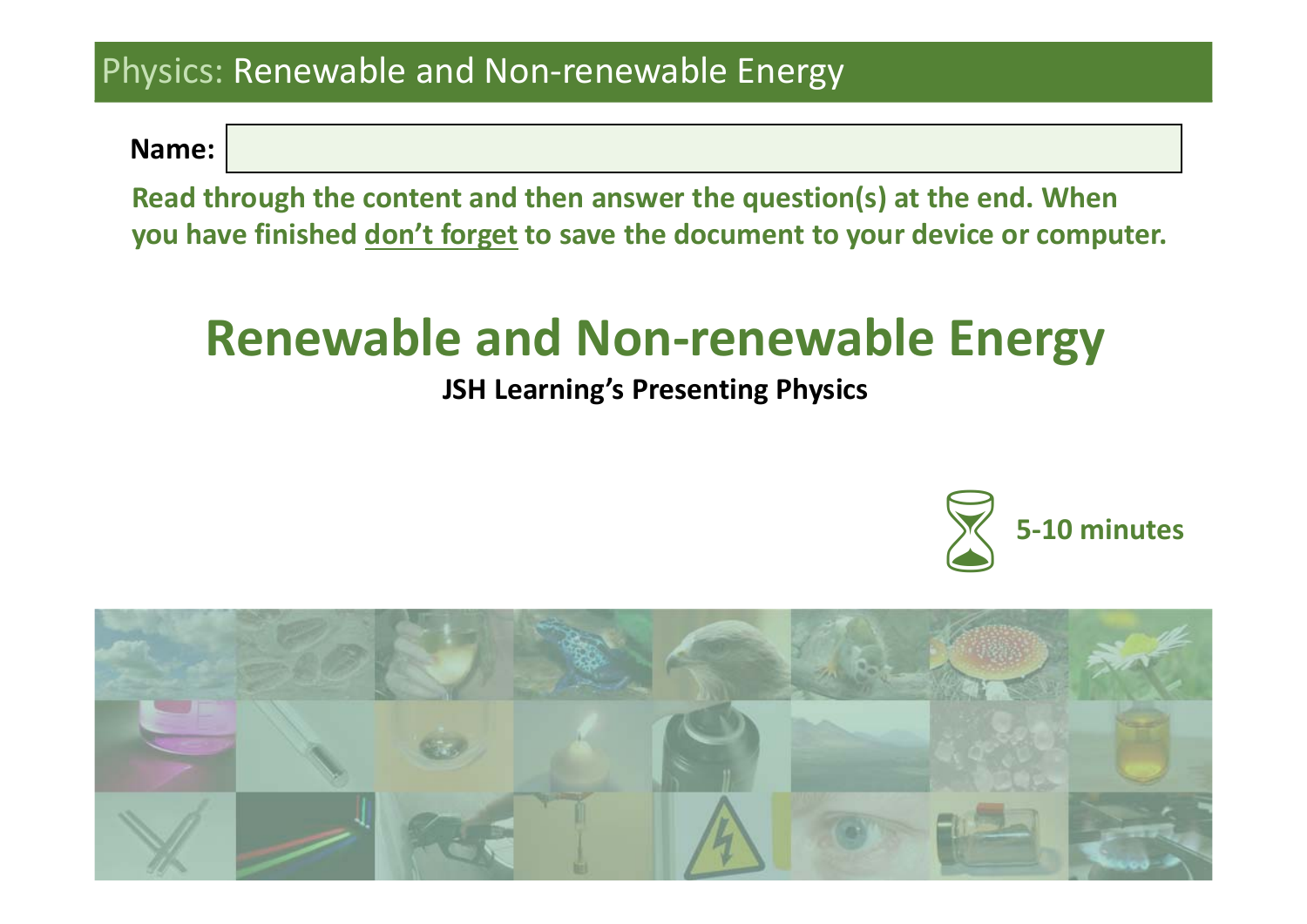## **Renewable and Non‐renewable Energy**

**Non‐renewable energy** is that from resources that **will eventually run out or cannot easily be replaced**.

Non‐renewable energy resources include coal, crude oil, natural gas and nuclear fuels such as uranium and plutonium.

**Renewable energy** is that from resources/sources that **will not run‐out or which is easily replaced**.

Renewable energy resources include biomass, solar, wind, tidal, geothermal, hydroelectric, wave, ground source heat pump and landfill methane.



Energy from the wind is a renewable resource.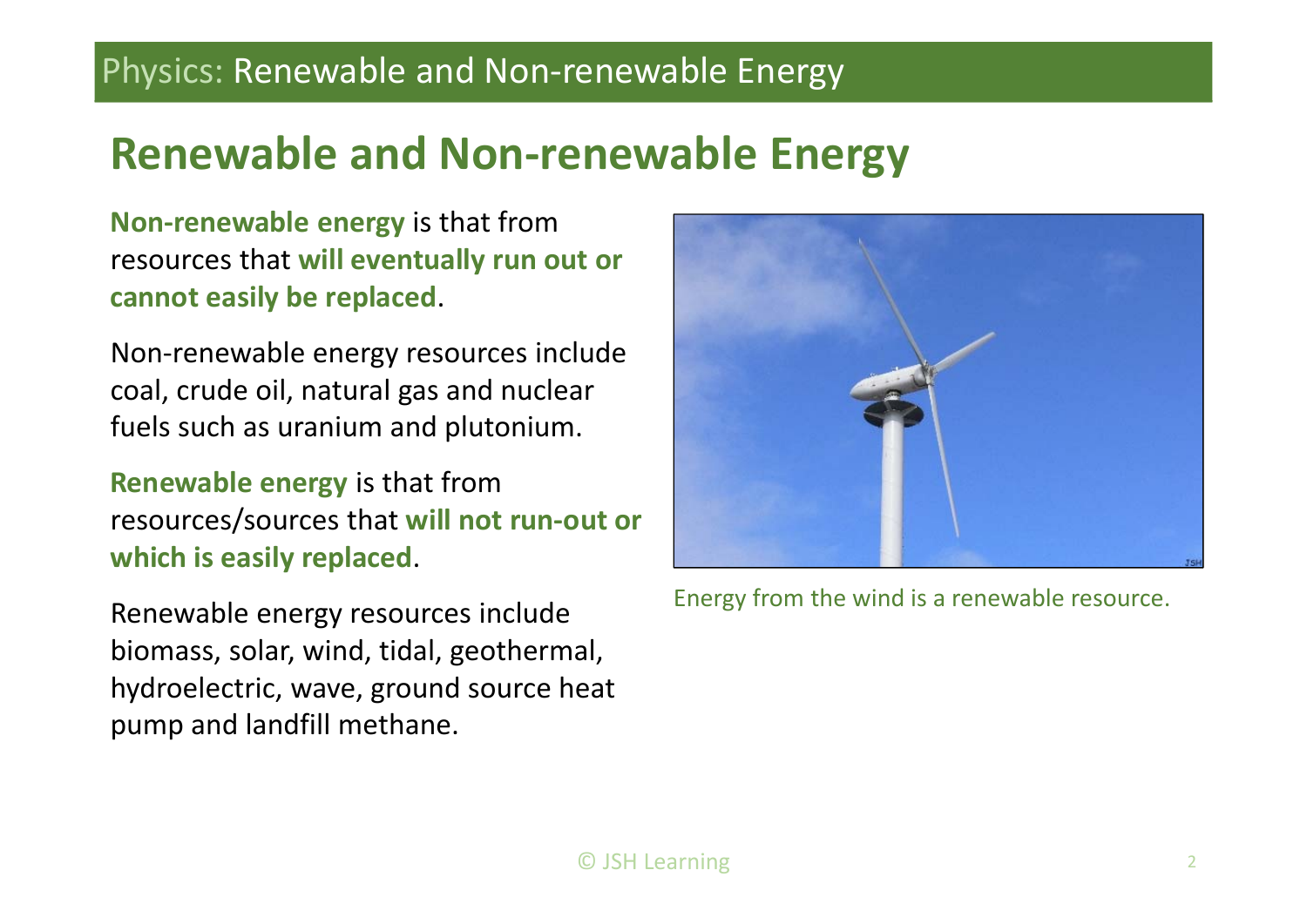## **Fossil Fuels**

Coal, crude oil and natural gas are called **fossil fuels**. They are stores of **chemical potential energy**.

Fossil fuels provide **a more concentrated source of energy** compared to renewable energy.

Fossil fuels are **easily transported** to where they are needed e.g. by road, rail, ship or pipeline. Fossil fuels can be accessed through **drilling, mining and quarrying**.

There are peaks and troughs in demand for electricity during the day. With non‐ renewable schemes you can **burn more or less of the fuel as needed** to meet electricity demands.



Natural gas is a fossil fuel.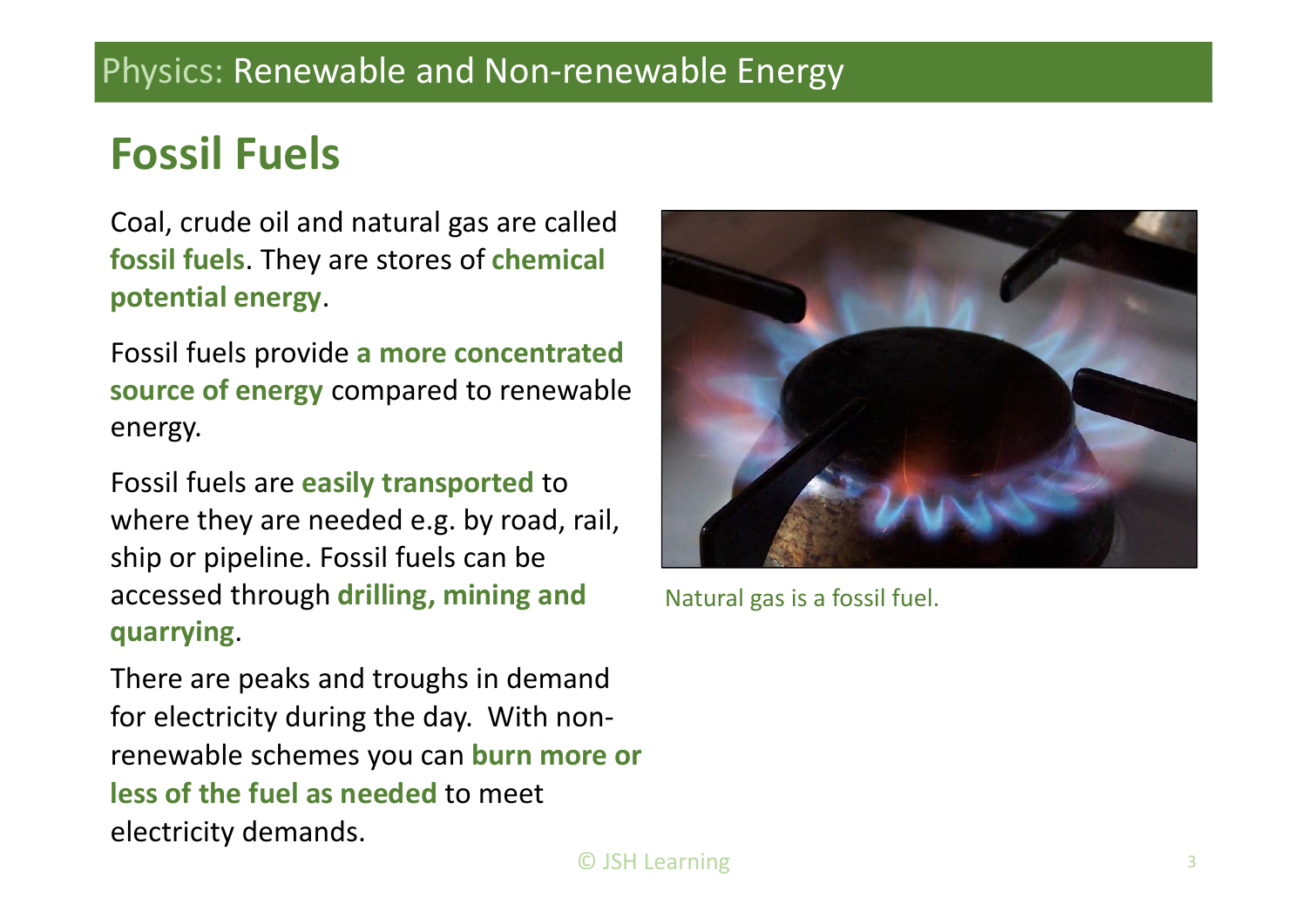# **Fossil Fuels**

Fossil fuels take **millions of years** to form from the **remains of once living organisms**.

The current use of fossil fuels is **unsustainable**. Eventually fossil fuels will **run out**.

Using (burning) fossil fuels causes **atmospheric pollution** such as **smog**, **acid rain** and the **greenhouse effect**.

As fossil fuels are so polluting and will eventually run out, **alternative energy resources have been sought**.



Fossil fuels are burned in power stations to generate electricity.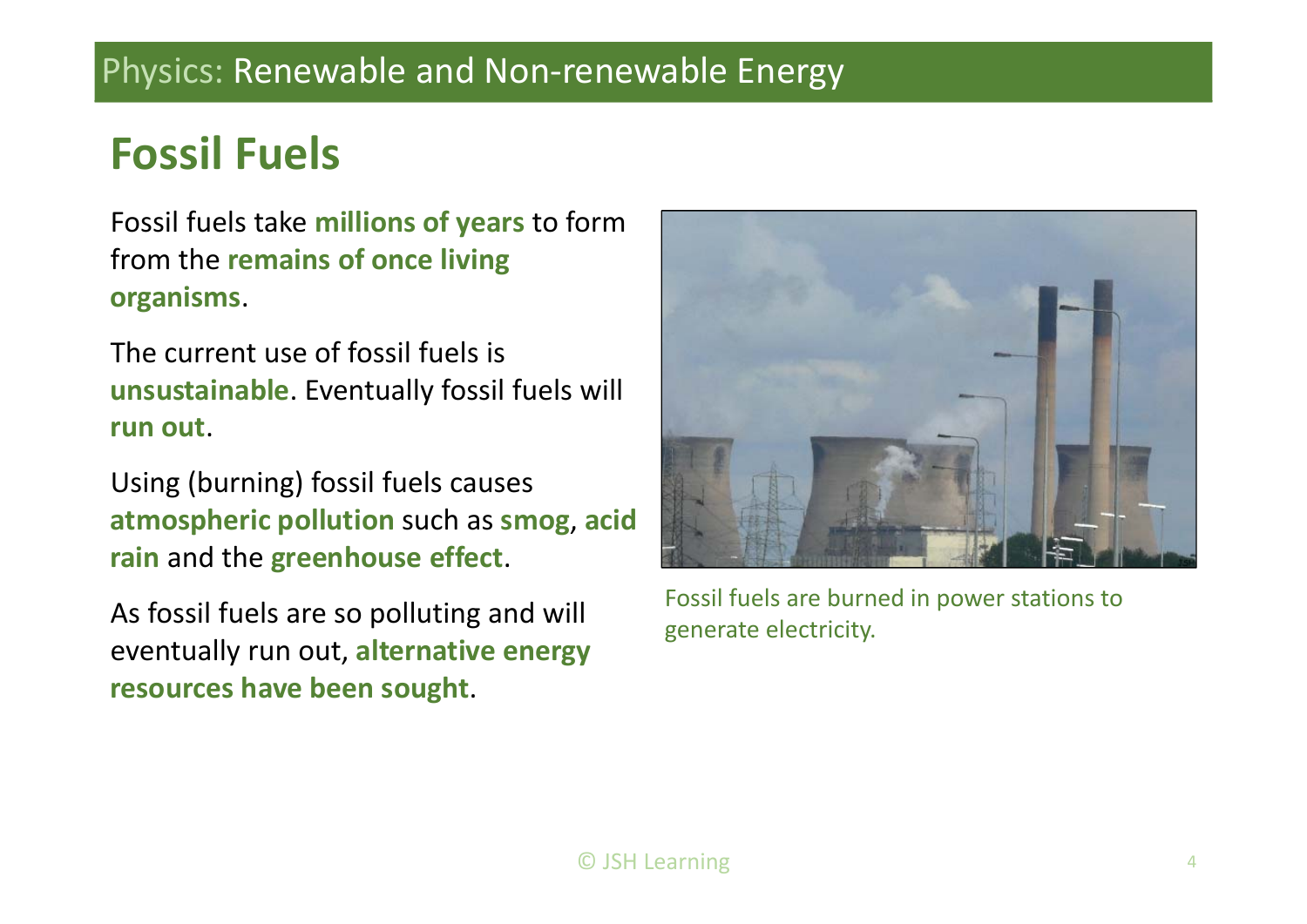# **Nuclear Energy**

Nuclear energy is one alternative to fossil fuels. **Uranium** and **plutonium** are two nuclear fuels used in nuclear energy.

Currently (2017), nuclear energy relies on **nuclear fission** (splitting atoms), which has an **associated radioactive waste issue**.

Earth's total supply of nuclear fuels was deposited when the Earth first formed billions of years ago.

Once the Earth's nuclear fuels are exhausted, **they cannot be replaced**.

Nuclear energy though has its **critics** who think issues regarding radioactivity negate any possible advantages using nuclear energy brings.



Radioactive hazard warning symbol.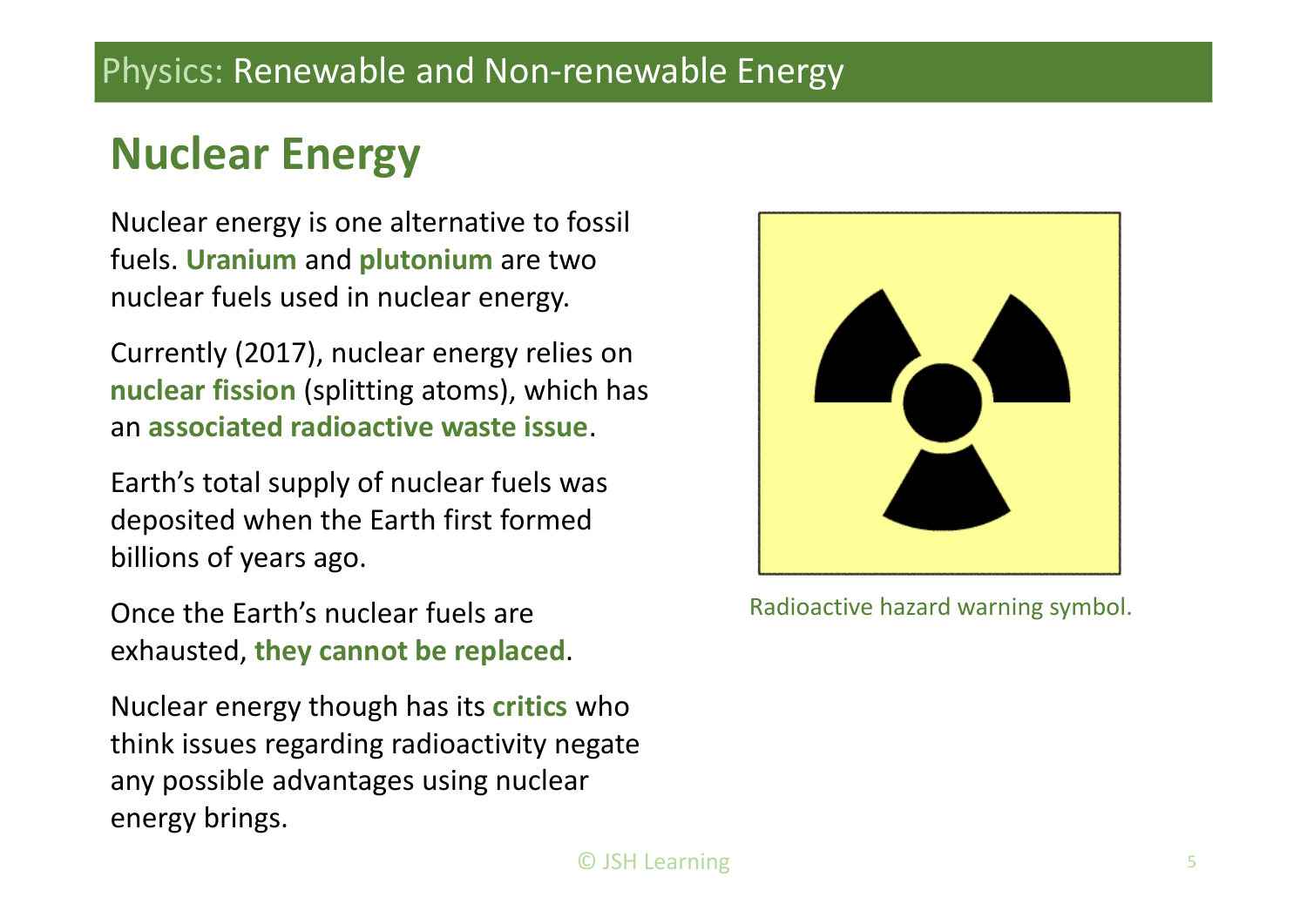# **Renewable Energy**

Renewable energy resources are another **alternative to fossil fuel use**.

Some people prefer using renewable energy as they consider it **cleaner and less polluting**  than using fossil fuels or nuclear energy. Once set‐up and running, **the operating costs** of renewable energy schemes can be **quite low**.

**However, atmospheric pollutants can be released as renewable energy schemes are built.** The energy from renewable energy schemes can also be **dilute** compared to more concentrated forms of energy such as coal. It can be **hard to store the energy** from renewable schemes for times when it is needed due to the current state of battery technology.



Most, but not all, renewable energy resources, such as wave energy (shown), have the Sun as the original source of their energy. Geothermal and tidal energy are two renewable energy types though, that do not have the Sun as the original source of their energy.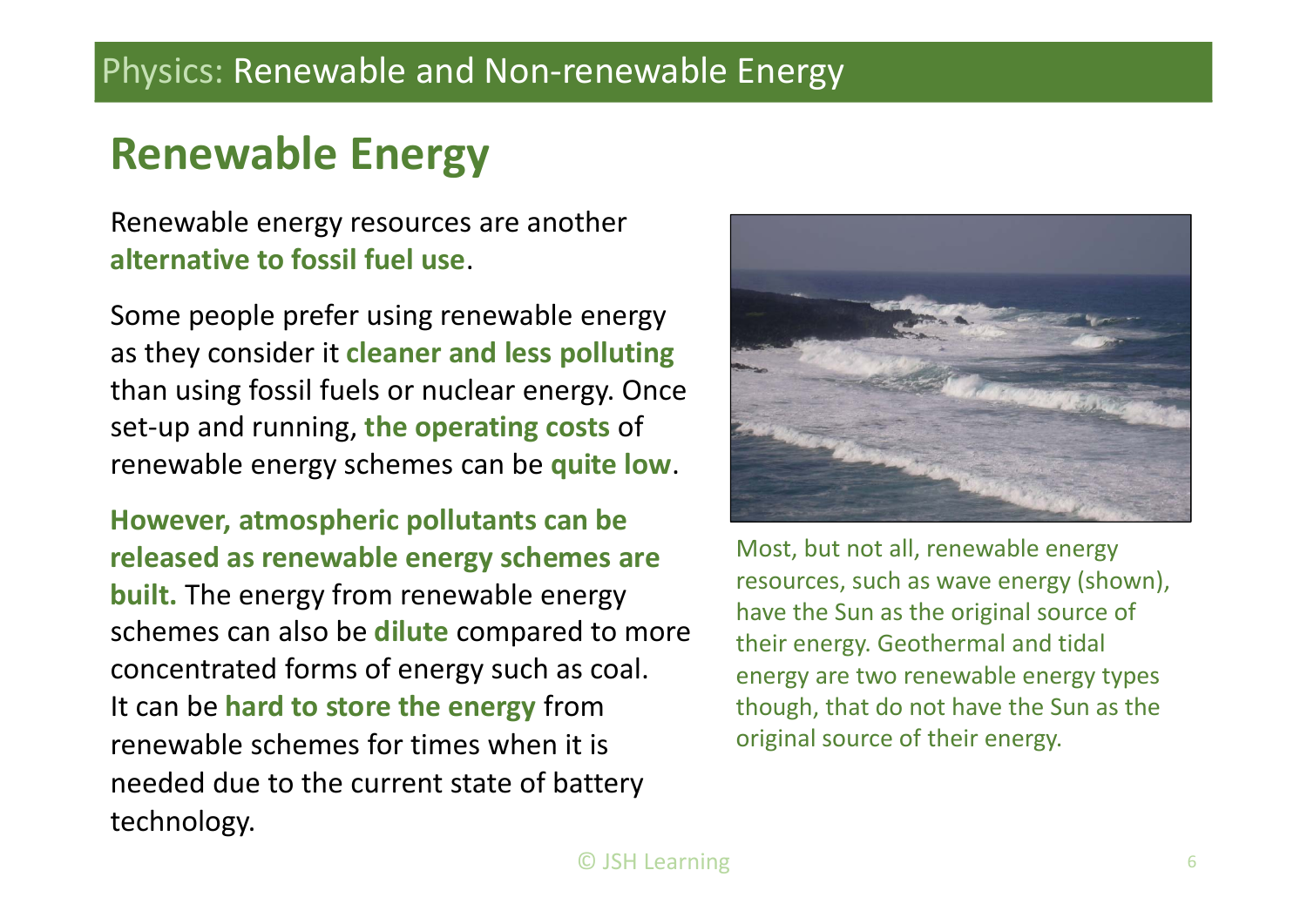## **Summary**

- $\checkmark$  Non-renewable energy is that from resources that will eventually run out or cannot easily be replaced
- $\checkmark$  Renewable energy is that from resources/sources that will not run out or which is easily replaced
- $\checkmark$  Coal, crude oil and natural gas are called fossil fuels
- $\checkmark$  Uranium and plutonium are two nuclear fuels
- $\checkmark$  Some people prefer using renewable energy as they consider it cleaner and less polluting than using fossil fuels or nuclear energy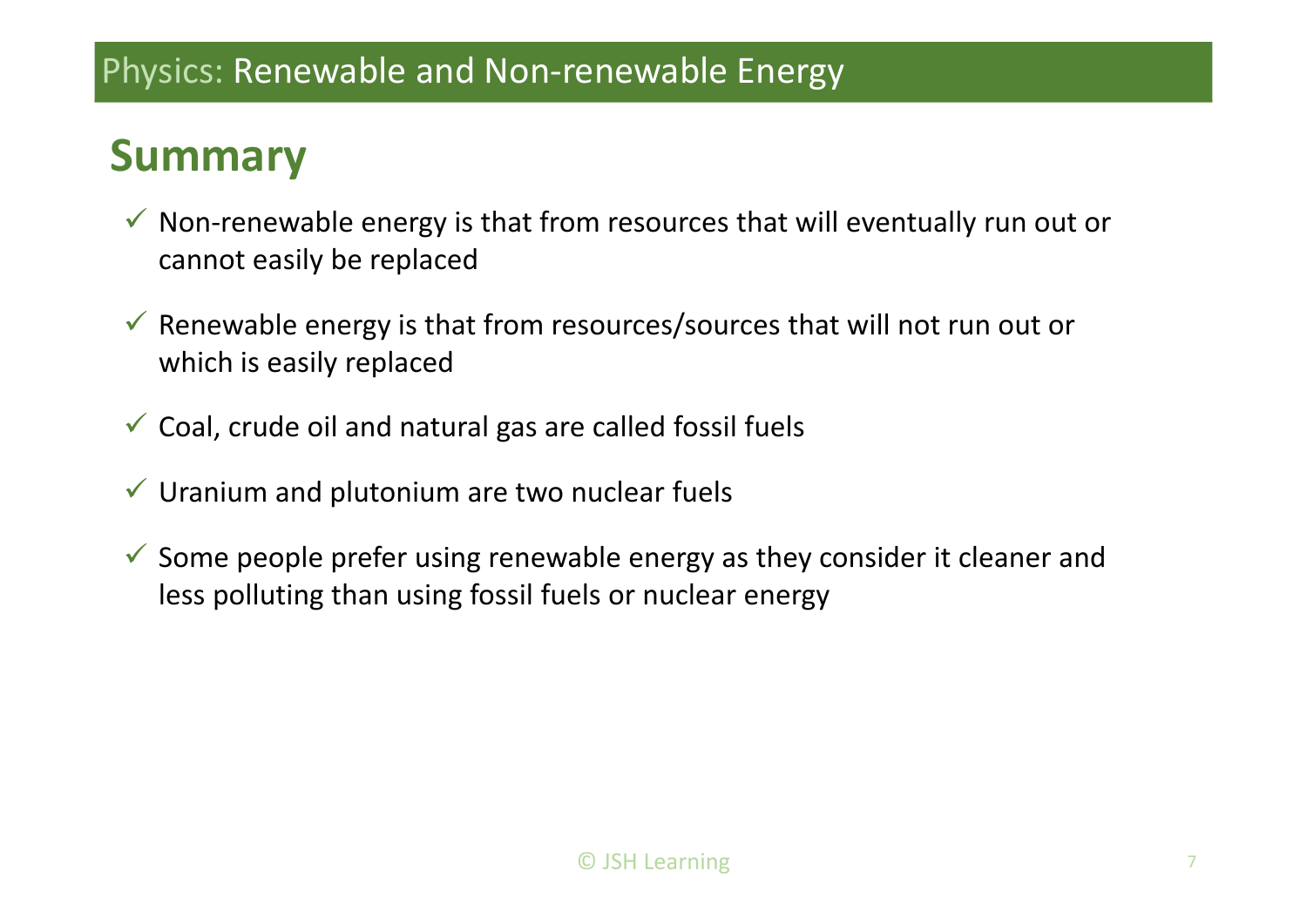## **End notes**

**See also:**

JSH Learning's Presenting Physics (2017). Types of Energy.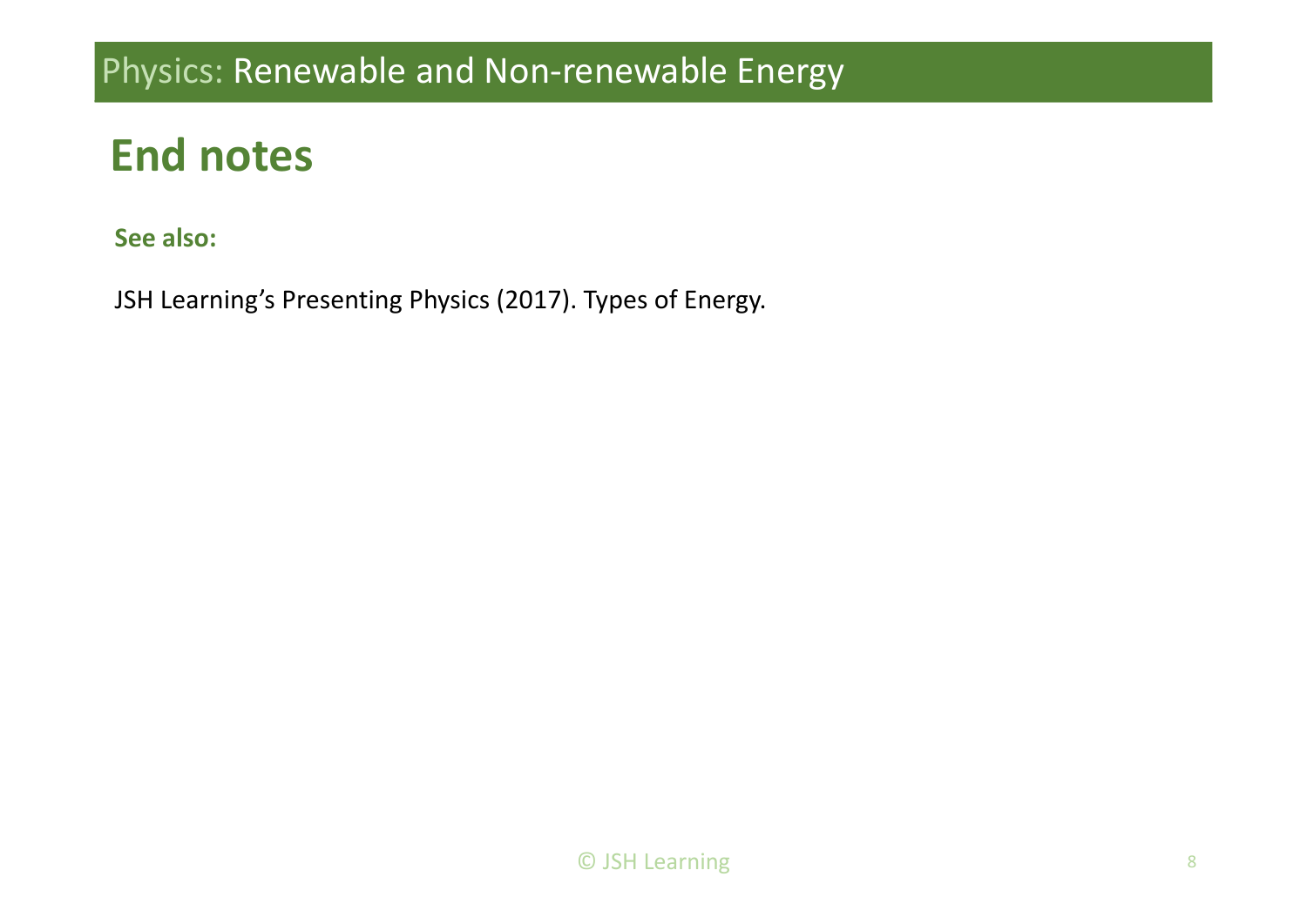#### **Enter your opinions below.**

**KC1**Describe four reasons why we should continue to use fossil fuels:

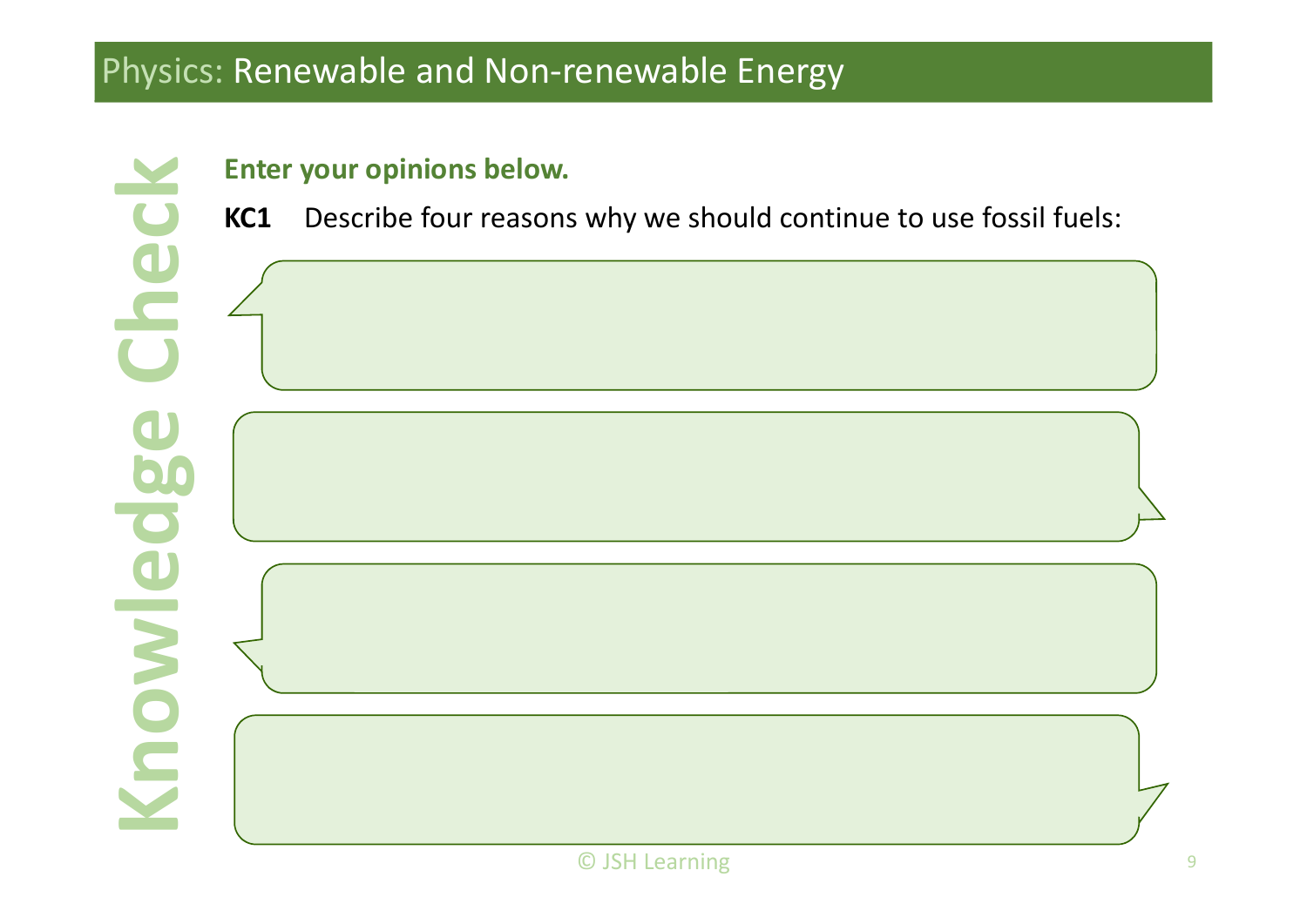#### **Enter your opinions below.**

**KC2**Describe four reasons why we should only use renewable energy: